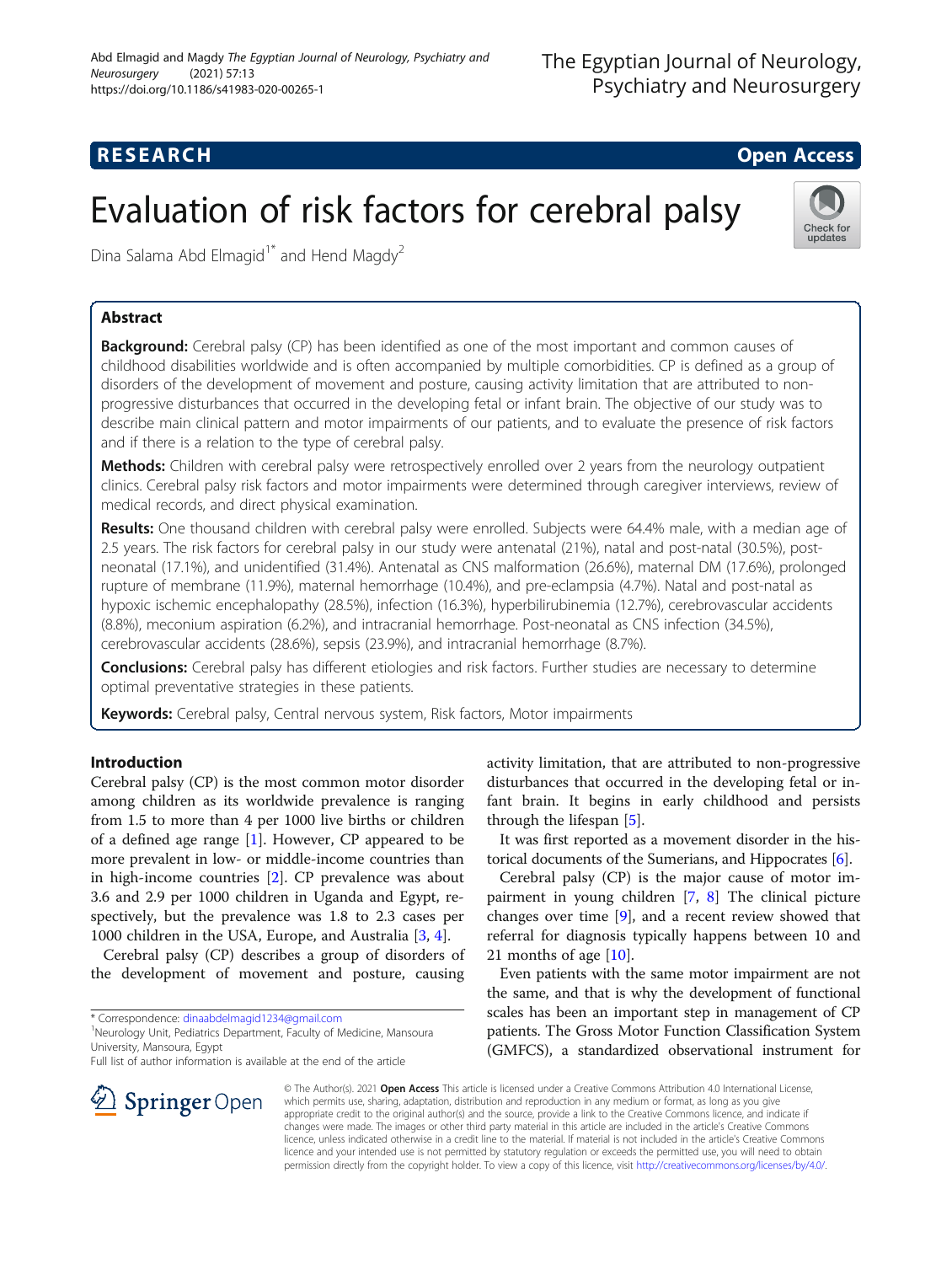children with cerebral palsy, is developed to measure change in gross motor function over time. Both the GMFCS feature a 5-level ordinal scale which reflects, in a decreasing order, the level of independence and functionality of children with CP [[11](#page-8-0)].

Cerebral palsy is associated with a variety of comorbidities such as visual impairment, epilepsy, cognitive impairment, disturbances of sensation, communication, perception, and behavior disorder [[12](#page-8-0)]. In many children with cerebral palsy, associated comorbidities are the major drivers of outcome and quality of life [[13](#page-8-0)].

Cerebral palsy is divided, according to the Reference and Training Manual of the Surveillance of Cerebral Palsy in Europe (SCPE), based on motor deficit into three groups: spastic type, dyskinetic, or ataxic, with dyskinesia which is subdivided into choreoathetosis and dystonia. Although, it is important to mention that many children have mixed presentations [\[14](#page-8-0)].

It is increasingly apparent that CP can result from the interaction of multiple risk factors. Its etiology is multifactorial, heterogenous, and is characterized by an injury to the immature brain. And in many cases, no identifiable cause can be found [[15\]](#page-8-0).

Many risk factors are identified during antenatal, natal, and post-natal periods, including multiple births, intrauterine infection, preterm, perinatal stroke, birth asphyxia, perinatal infection, placental pathology, and congenital malformations [\[16](#page-8-0)–[19\]](#page-8-0).

At the present time, it is unrealistic to determine and clear-categorize the cause; however, we should do every possible effort to evaluate causal pathways or causes.

If there is a clear evidence indicating that a major component of the cause, or the cause was operative in a certain time window, so insult timing could be determined, as a previously well infant with post-natal meningitis. However, it is important to record adverse events during pregnancy and the perinatal period of cerebral palsy, and it is not sufficient to depend on the presence of such events as causes for the cerebral palsy genesis in the affected patient [[20](#page-8-0)].

The objective of this study was to describe main clinical pattern and motor impairments of our patients with cerebral palsy, and to evaluate the presence of risk factors and if there is a relation to the type of cerebral palsy.

# Methods

### Patients

This study was carried out in the neurology outpatient clinics. One thousand patients were recruited over 2 years consecutively based on the definition of cerebral palsy, inclusion, and exclusion criteria.

The cerebral palsy definition in our study was adopted from the International Workshop on Definition and Classification of Cerebral Palsy which defines (CP) as a group of disorders of the development of movement and posture, causing activity limitation, that are attributed to non-progressive disturbances that occurred in the developing fetal or infant brain. The motor disorders of cerebral palsy are often accompanied by disturbances of sensation, cognition, communication, perception, and/or behavior, and/or by a seizure disorder [\[21\]](#page-8-0).

#### Inclusion criteria

Patients met all of the following inclusion criteria: (1) all patients fulfill the above definition, and (2) children ages 6 months to 16 years.

#### Exclusion criteria

Presence of one or more of the following: (1) hypotonic patients less than 2 years; (2) progressive condition is identified to cause the movement, development, and posture disorder; and (3) children with identified chromosomal abnormalities or syndromatic features.

#### Methods

All data were collected by a single assessor, directly from the families, in a special data sheet that was kept in the patient's medical records. These data included:

1. Descriptive data regarding patients' age, residence, and contact details.

2. Data exploring risk factors.

These aimed at exploring different risk factors that are known to have a role in the development of CP. Risk factors were divided according to the timing of brain insult into antenatal, natal, post-natal, and post-neonatal. Antenatal referred to the period of pregnancy until the onset of labor resulting in delivery, natal, and post-natal period referred to the period from the onset of labor until the 28th day of life, and post-neonatal to the period from day 29 to 2 years of age  $[22]$  $[22]$ .

#### Antenatal data

Gestational age: birth at term at more than 36 weeks, moderately preterm at 32–36 weeks, very preterm at 28–31 weeks, and extremely preterm birth was defined as birth occurring before 28 completed gestational weeks [\[23](#page-8-0)].

#### Polarity

Singleton pregnancy refers to the carriage of one fetus in the uterus, twin pregnancy refers to two fetuses, and triplets indicate three fetuses [[24\]](#page-8-0).

Congenital brain malformation was defined as an antenatal developmental abnormality of the brain with excluding post-natal developmental anomaly (acquired hydrocephaly and microcephaly) [[25\]](#page-8-0).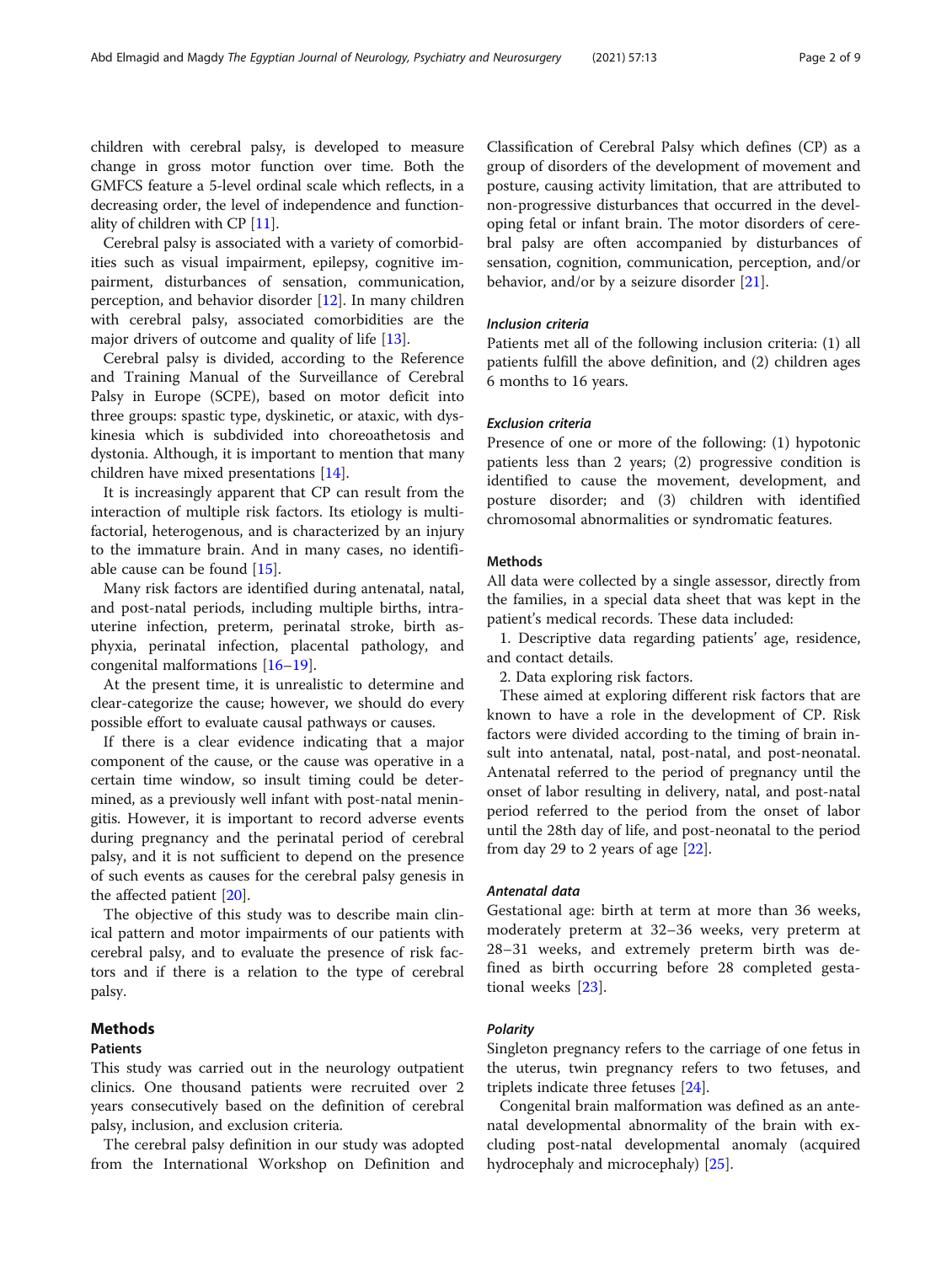Antepartum hemorrhage (APH) is defined as bleeding occurring from 24 + 0 weeks of pregnancy and prior to the birth of the baby, into or from the genital tract [[26\]](#page-8-0).

Congenital infection is defined as a vertically transmitted infection from the mother to an embryo, fetus, or baby during pregnancy or childbirth and persist after birth and or immunologic evidence of intra-uterine infection [[27\]](#page-8-0).

Preeclampsia is defined as hypertension and proteinuria, with or without pathologic edema occurring after 20 weeks of gestation [\[28](#page-8-0)].

Prolonged rupture of membrane (PROM) is defined as membrane rupture more than 24 h [[29\]](#page-8-0).

Other maternal disorders included fever of > 38.5 °C before delivery indicating infection, or pre-existing chronic disorder: thyroid problems, pharmacological treatment (antibiotics and anti-epileptics), and diabetes mellitus [\[30](#page-8-0)].

#### Natal and post-natal data

Hypoxic-ischemic encephalopathy (HIE) was considered in children born at > 36 weeks of gestation in the presence of  $\geq 2$  of the following symptoms or signs: (a) Apgar score  $< 5$  at 1 or 5 min; (b) resuscitation and subsequent mechanical ventilation; and (c) convulsions before day 3 [[31](#page-8-0)].

Hyperbilirubinemia was defined as a risk factor if the level of bilirubin at the neonatal period was above phototherapy level or (15–20 mg/dL) and/or there were neurological symptoms at the same time at which bilirubin was high (tone, cry, posturing, eye movements).

Intracranial hemorrhage (ICH) was considered only if there was an imaging finding (CT or MRI) to support such a diagnosis.

An infectious etiology required documented summary (from the NICU) with the source of infection, results of cultures, and antibiotics used.

Emergency cesarean section (CS) was defined if there was failure to progress in labor that necessitated surgical interference at the discretion of the attending obstetrician.

The criteria for the diagnosis of meconium aspiration syndrome (MAS) include history of meconium-stained amniotic fluid before delivery or meconium covering the baby at delivery and the presence of meconium below the vocal cords at the time of birth in infants > 37 weeks of gestation.

#### Post-neonatal risk factors

Central nervous system infection (meningitis and encephalitis), sepsis, and accidental injury were considered if reported in the medical record or a patient discharge summary. Cerebrovascular accidents required a supporting radiology imaging.

#### Unidentified

This was reported when all the above risk factors were negative in the patient.

The patients were classified into four major classifications: spastic, hypotonic, dyskinetic, and ataxic subtypes, with dyskinesia further differentiated into dystonia and choreoathetosis. The spastic subtype is further subdivided into spastic hemiplegia (when there is affection of one upper and one lower limb), spastic quadriplegia (when the four limbs are involved), and spastic diplegic (when the legs are usually more affected than the arms).

#### Statistical analysis

Statistical analysis was done by using SPSS (statistical package for Social Science) program version 19 (2009). Normality of data was tested by one sample Kolmogorov-Smirnov test.

Our data were parametric; they were presented as mean and SD. The following statistical tests were used: chi-square and Fisher's exact tests. Significance was considered at  $p < 0.05$ .

#### Results

The present study was carried out on 1000 cases of cerebral palsy with their mean age was 37.5 months, 64.4% were males, 71.2% from Dakahlia, 10.3% from Gharbia, 6.2% from Damietta, 4.8% from Sharkia, 4.6% from Kafr El Sheikh, and 1.9% from Port Said Governorates. According to gestational age of the studied CP cases, 69.5% were full term, 25.8% were preterm, and 4.7% were 4.7%. Singleton infants represents 94.6% twins 4.9% and triplets 0.5%. Among identified risk factors, 30.7% of the risk factors were identified at natal and post-natal periods, 21% at antenatal period, 17.1% at post-neonatal period. According to type of motor impairment, 71.6% were spastic and 45.2% were quadriplegic (Table [1](#page-3-0)).

There is statistically significant association between antenatal risk factors and gestational age among studied CP cases with the following distribution of risk factors among preterm and post-term infants; 8.9% of cases with CNS malformation, 62.9% of cases with maternal hemorrhage, 13.6% of cases with congenital infection, 23.1% of cases with history of preeclampsia, 56.8% of cases with maternal diabetes, 71.5% of cases with maternal thyroid, 30.0% of cases with teratogenic risk factors, and 88% of cases with prolonged rupture of membrane.

Regarding natal and post-natal risk factors, 2.3% of HIE, 76.9% of neonatal sepsis, 76.7% of cases with intracranial hemorrhage, and 100.0% of cases with meconium aspiration were not full term with statistically significant relation between them. All post-neonatal risk factors were significantly associated with higher incidence of preterm and post-term; 66.7% of accidental injury, 65.9% sepsis, and 56.3% intracranial hemorrhage (Table [2\)](#page-4-0).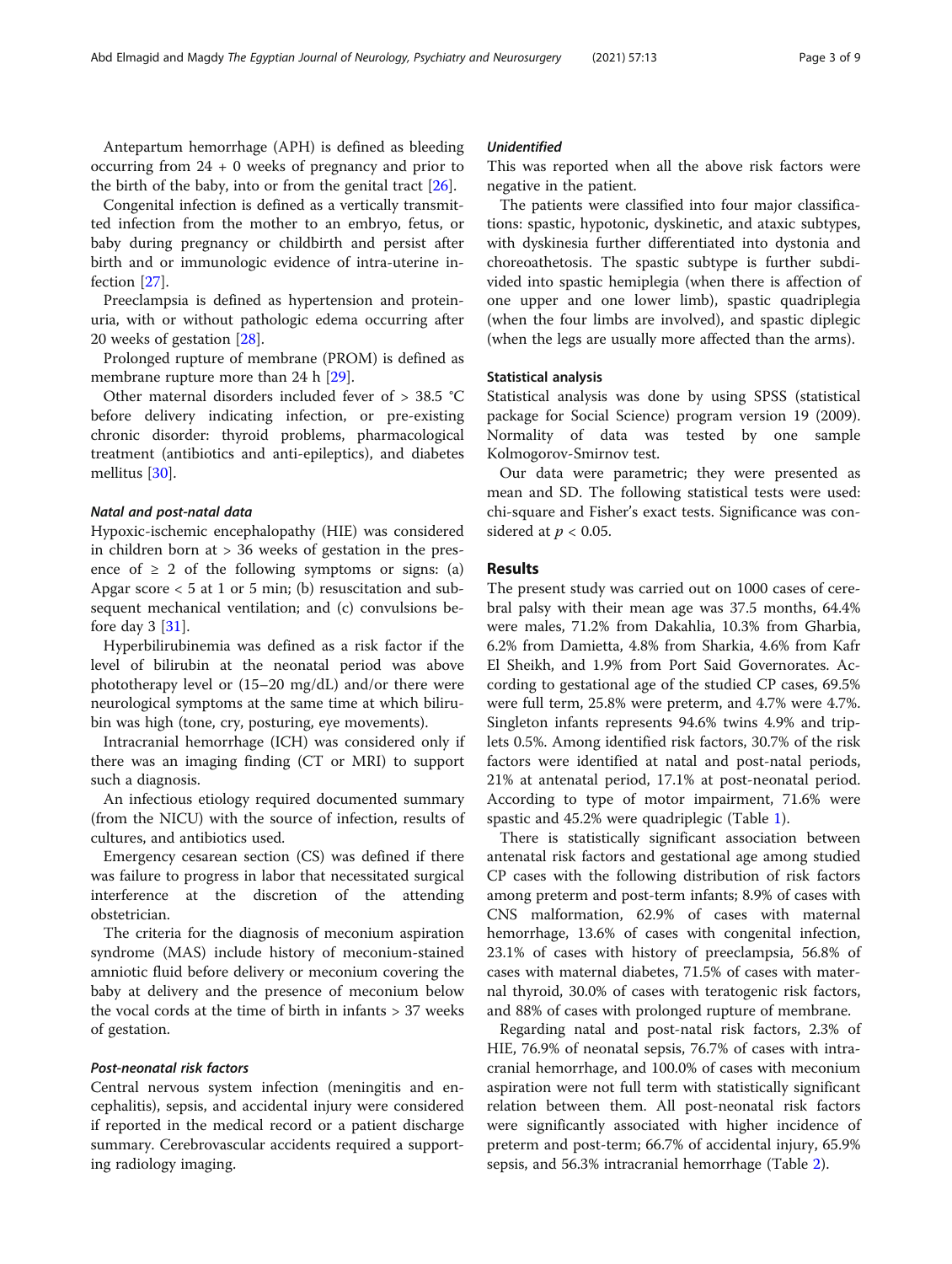<span id="page-3-0"></span>Abd Elmagid and Magdy The Egyptian Journal of Neurology, Psychiatry and Neurosurgery (2021) 57:13 Page 4 of 9

Table 1 Socio-demographic, risk factors, and clinical characteristics among studied patients

| <b>Variables</b>                                   | Total number = $1000$ |
|----------------------------------------------------|-----------------------|
| Age/months (mean $\pm$ SD)                         | $37.5 \pm 6.7$        |
| Age of male patients                               | $31.0 \pm 4.8$        |
| Age of female patients                             | $44.0 \pm 14.0$       |
| Sex                                                |                       |
| Male                                               | 644(64.4)             |
| Female                                             | 356(35.6)             |
| District                                           |                       |
| Dakahlia                                           | 712 (71.2)            |
| Gharbia                                            | 103(10.3)             |
| Damietta                                           | 62(6.2)               |
| Sharkia                                            | 58(4.8)               |
| Kafr El Sheikh                                     | 46(4.6)               |
| Port Said                                          | 19(1.9)               |
| Gestational age/weeks                              |                       |
| Full term (> 37 weeks)                             | 695(69.5)             |
| Preterm (< 37 weeks)                               | 258(25.8)             |
| Post-term (> 42 weeks)                             | 47(4.7)               |
| Polarity                                           |                       |
| Singleton                                          | 946(94.6)             |
| Twin                                               | 49(4.9)               |
| Triplets                                           | 5(0.5)                |
| Risk factors according to the time of injury       |                       |
| Antenatal                                          | 210 (21.0)            |
| Natal and post-natal                               | 307(30.7)             |
| Post-neonatal                                      | 171(17.1)             |
| Unidentified                                       | 312(31.2)             |
| Type of motor impairment                           |                       |
| Spastic                                            | 716(71.6)             |
| Dyskinetic                                         | 83(8.3)               |
| Mixed                                              | 103(10.3)             |
| Hypotonic                                          | 98(9.8)               |
| Topographic appearance of spastic and mixed groups | $N = 819$             |
| Hemiplegic                                         | 187(22.8)             |
| Diplegic                                           | 262(31.9)             |
| Quadriplegic                                       | 370(45.2)             |

Antenatal period of pregnancy until the onset of labor, Natal and post-natal period the period from the onset of labor until 28th day of life, Post-neonatal from day 29 to 2 years of age

Regarding types of cerebral palsy among studied infants, there is no statistically significant association between motor type and their gestational age while topographic appearance of spastic and mixed groups illustrates statistically significant association with gestational age with the following distribution among cases who were not full term; 54.8% were diplegic, 30% diplegic, and 14.5% hemiplegic (Table [3](#page-4-0)).

Topographic appearance of cerebral palsy was significantly associated with antenatal and unidentified risk factors. Antenatal risk factors were detected among 210 of the studied cases with 39.8% of them were hypotonic; 34.9% of cases with postneonatal history were dyskinetic and among the unidentified causes, and 51.4% were spastic quadriplegic CP (Table [4](#page-5-0)).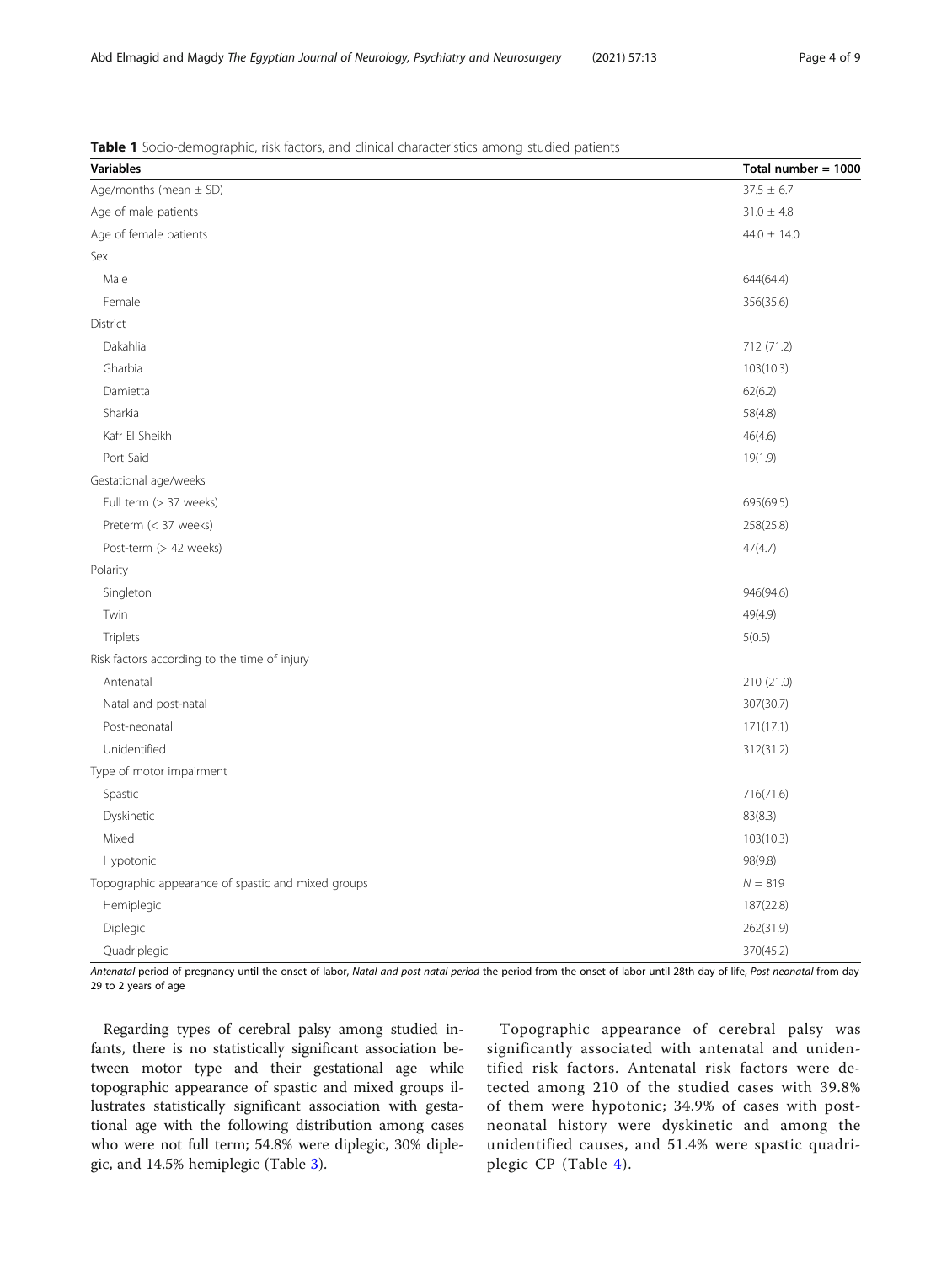|                               | <b>Total number</b><br>$n = 1000$ | Not full term<br>$N = 305$ (%) | <b>Full term</b><br>$N = 695$ (%) | $p$ value <sup>#</sup> |
|-------------------------------|-----------------------------------|--------------------------------|-----------------------------------|------------------------|
| <b>Antenatal risk factors</b> | $n = 210$                         | $n = 79$                       | $n = 131$                         | $0.01*$                |
| CNS malformation              | 56                                | 5(8.9)                         | 51(91.1)                          | $0.001*$               |
| Maternal hemorrhage           | 27                                | 17(62.9)                       | 10(37.1)                          | $0.003*$               |
| Maternal fever at delivery    | 13                                | O(0.0)                         | 13(100)                           | $0.003*$               |
| Congenital infection          | 22                                | 3(13.6)                        | 19(86.4)                          | $0.014*$               |
| Preeclampsia                  | 13                                | 3(23.1)                        | 10(76.9)                          | 0.26                   |
| Maternal diabetes             | 37                                | 21(56.8)                       | 16(43.2)                          | $0.008*$               |
| Maternal thyroid              | $\overline{7}$                    | 5(71.5)                        | 2(28.5)                           | 0.06                   |
| Teratogenic                   | 10                                | 3(30.0)                        | 7(70.0)                           | 0.61                   |
| Prolonged rupture of membrane | 25                                | 22(88)                         | 3(12)                             | $< 0.001*$             |
| Natal/post-natal risk factor  | $n = 307$                         | $n = 147$                      | $n = 160$                         | $< 0.0001*$            |
| <b>HIE</b>                    | 87                                | 2(2.3)                         | 85(97.7)                          | $< 0.001*$             |
| Neonatal sepsis               | 50                                | 40(76.9)                       | 12(23.1)                          | $< 0.001*$             |
| Hyperbilirubinemia            | 39                                | 17(43.6)                       | 22(56.4)                          | 0.566                  |
| Emergency CS                  | 58                                | 34(58.6)                       | 24(41.4)                          | 0.07                   |
| Intracranial hemorrhage       | 43                                | 33(76.7)                       | 10(23.3)                          | $0.0004*$              |
| Meconium aspiration           | 19                                | 19(100.0)                      | O(0.0)                            | $< 0.001*$             |
| Cord prolapse                 | 9                                 | 2(22.2)                        | 7(77.8)                           | 0.117                  |
| Post-neonatal risk factor     | $n = 171$                         | $n=47$                         | $n = 124$                         | 0.35                   |
| CNS infection                 | 59                                | 5(8.5)                         | 54 (91.5)                         | $< 0.001*$             |
| Accidental injury             | 6                                 | 4(66.7)                        | 2(33.3)                           | $0.049*$               |
| Cerebrovascular accidents     | 49                                | 2(4.1)                         | 47(95.9)                          | $< 0.001*$             |
| Sepsis                        | 41                                | 27(65.9)                       | 14(34.1)                          | $< 0.001*$             |
| Intracranial hemorrhage       | 16                                | 9(56.3)                        | 7(43.7)                           | $0.006*$               |
| <b>Unidentified</b>           | $n = 312$                         | 32(10.3)                       | 280(89.7)                         | $< 0.001*$             |

#### <span id="page-4-0"></span>Table 2 Association between gestational age and identified risk factors according to the time of injury among studied cases

# Tests used: chi-square test, Fisher's exact test

\*Statistically significant

Total number  $n = 1000$ Not full term  $N = 305 (%)$ Full term  $N = 695 (%)$  $p$  value# Motor type of CP Spastic 716 214(70.2) 502(72.2) 0.505 Dyskinetic 83 28(9.1) 55(7.9) 0.504 Mixed 103 34(9.2) 69 (9.9) 0.559 Hypotonic **198 29(9.5) 69 (9.9) 0.837** 29(9.5) 69 (9.9) **0.837** Topographic appearance of spastic and mixed groups  $n = 819$  n = 248 n = 571 Hemiplegic **187 36(14.5) 187 36(14.5) 151(26.4) 0.001**\* Diplegic 262 136(54.8) 126 (22.1) <0.001\* Quadriplegic 370 76(30.7) 294(51.5) <0.001\*

Table 3 Association between gestational age and types of cerebral palsy among studied cases

# Test used: chi-square test

\*Statistically significant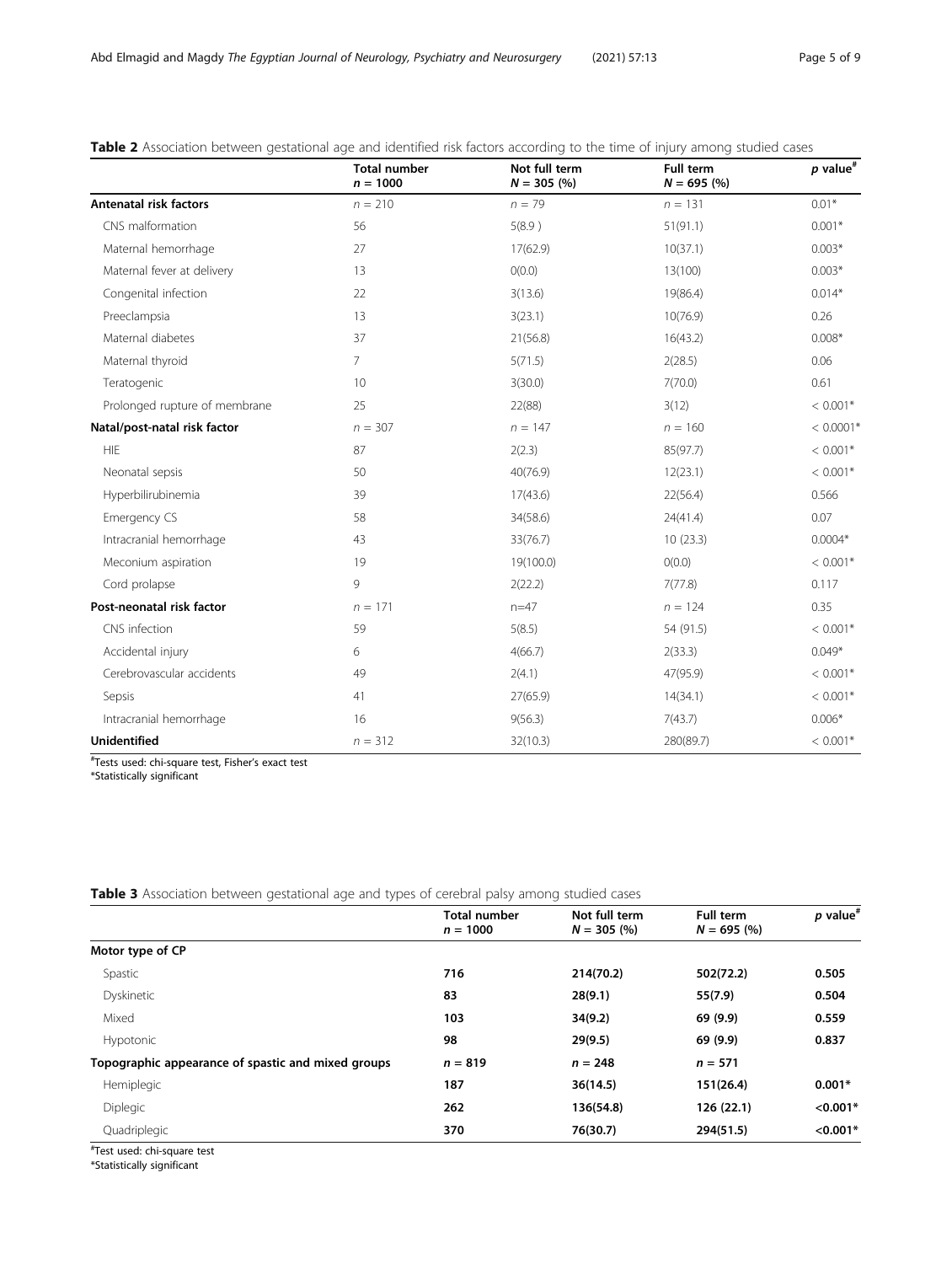| <b>Risk factors</b> | Total<br>$N =$<br>1000 | Topographic types of cerebral palsy      |                                     |                                            |                                  |                         |            |
|---------------------|------------------------|------------------------------------------|-------------------------------------|--------------------------------------------|----------------------------------|-------------------------|------------|
|                     |                        | Spastic diplegic<br>$N = 262\frac{6}{6}$ | Spastic quadriplegic<br>$N = 370\%$ | Spastic hemiplegic<br>$N = 187\frac{6}{6}$ | <b>Dyskinetic</b><br>$N = 83(%)$ | hypotonic<br>$N = 98\%$ |            |
| Antenatal           | 210                    | 73(27.9)                                 | 31(8.3)                             | 59(31.5)                                   | 8(9.7)                           | 39(39.8)                | $< 0.001*$ |
| Natal/post-natal    | 307                    | 93(35.5)                                 | 106(28.6)                           | 58(31.1)                                   | 21(25.3)                         | 29(29.5)                | 0.32       |
| Post-neonatal       | 171                    | 31(11.8)                                 | 43(11.6)                            | 43(22.9)                                   | 29(34.9)                         | 25(25.5)                | $< 0.001*$ |
| Unidentified        | 312                    | 65(24.8)                                 | 190(51.4)                           | 27(14.5)                                   | 25(30.1)                         | 5(5.2)                  | $< 0.001*$ |

<span id="page-5-0"></span>Table 4 Association between identified risk factors according to the time of injury and topographic appearance of cerebral palsy among studied cases

\*Statistically significant

A statistically significant association was found between moderate preterm and clinical types of cerebral palsy; 73.1% of hypo type were moderate preterm, 54.2% of dyskinetic type were very preterm and 32.2% of hemiplegic were extreme preterm (Table 5).

#### **Discussion**

Cerebral palsy (CP) is the most common motor disability of childhood. This hospital based study aimed at understanding the patterns and [causes](http://en.wikipedia.org/wiki/Cause) of CP in our locality. The results showed that 71.2% of the study population were from EL Dakahlia; however, these data can neither represent the true prevalence of CP in the district nor that there is a higher rate of CP in El Dakahlia.

It is found in our study that the male:female ratio was 1.8:1. This finding is similar to the findings in other studies, as Swedish ratio of 1.55:1 was reported [\[32](#page-8-0)]. The male embryo is suggested at a greater risk of damage or death [\[33](#page-8-0)]. Stillbirth, premature birth, congenital deformities, perinatal brain damage, and neonatal adverse outcomes are more common in male [[34\]](#page-8-0).

In our study, identifying risk factors was tricky due to multiple reasons. First, there are at least four health systems in Egypt (Ministry of Health, university hospitals, private sectors, and insurance hospitals), and there is no national guidelines applied for prenatal care, delivery, and management of neonatal problems. Secondly, there is lack of documentation of pregnancy, delivery, and neonatal periods. Only few neonatal care units give discharge summary for the parents about the period the baby stayed in the hospital. Thirdly, most of CP cases present to the clinics after their first birthday. Since we depended on the history given by parents, discharge, or follow-up documents (if present) in identifying risk factors, there is always the possibility that parents are uncertain about events that happened in pregnancy and delivery.

We have classified risk factors according to the time of injury into (antenatal, natal/post-natal, and postneonatal). We have evaluated gestational age and multiple births as separate groups apart from these risk factors, and then we have identified the most common risk factors in each gestational age group.

In approximately two thirds of all children with CP in this study, a major risk factor was identified. Natal and post-natal risk factors were more predominant representing 30.5%, antenatal risk factors represent 21%, and post-neonatal represent 17.1%. No reliable risk factor could be established in 31.1% of cases. This could be explained by deficient history, reliable documents, or other risk factors that were beyond the scope of the study. However, this proportion of patients is similar to that reported in other series [[35,](#page-8-0) [36](#page-8-0)].

It is found in our study that most patients (69.5%,  $n =$ 695) were born at term and this is similar to many studies. This can be explained by the fact that there is more full-term than preterm infants born at a given time [\[37](#page-8-0)].

Multiple birth is a risk factor for CP 5.4% (54 patients) with 31 patients were preterm (64.8 %) in our study. This is also found in an European study that multiple births are at  $\langle 4 \rangle$  times greater risk than singletons for CP data [\[38\]](#page-8-0). This may be related to intra-uterine death of a triplet or a co-twin or the higher rate of prematurity [[38,](#page-8-0) [39](#page-8-0)]. And also, it is related to the fertility medications and increasing age of mother [\[40](#page-8-0)].

Table 5 Association between preterm degree and clinical types of cerebral palsy of the studied cases

| Preterm                   | <b>Total</b> | Clinical types of cerebral palsy |                                 |                            |                                          |                             | p        |
|---------------------------|--------------|----------------------------------|---------------------------------|----------------------------|------------------------------------------|-----------------------------|----------|
|                           |              | Hemiplegic<br>$N = 28(%)$        | <b>Diplegic</b><br>$N = 133(%)$ | Quadriplegic<br>$N = 47(%$ | <b>Dyskinetic</b><br>$N = 24\frac{9}{6}$ | Hypo<br>$N = 26\frac{6}{6}$ | value    |
| Moderate PT (32-36 weeks) | 105          | 11(39.2)                         | 53(39.8)                        | 17(36.2)                   | 5(20.8)                                  | 19(73.1)                    | $0.003*$ |
| Very PT (28-31 weeks)     | 94           | 8(28.6)                          | 50(37.6)                        | 19(40.4)                   | 13(54.2)                                 | 4(15.4)                     | 0.07     |
| Extreme PT(< 28 weeks)    | 59           | 9(32.2)                          | 30(22.5)                        | 1(23.4)                    | 6(25)                                    | 3(11.5)                     | 0.50     |

\*Statistically significant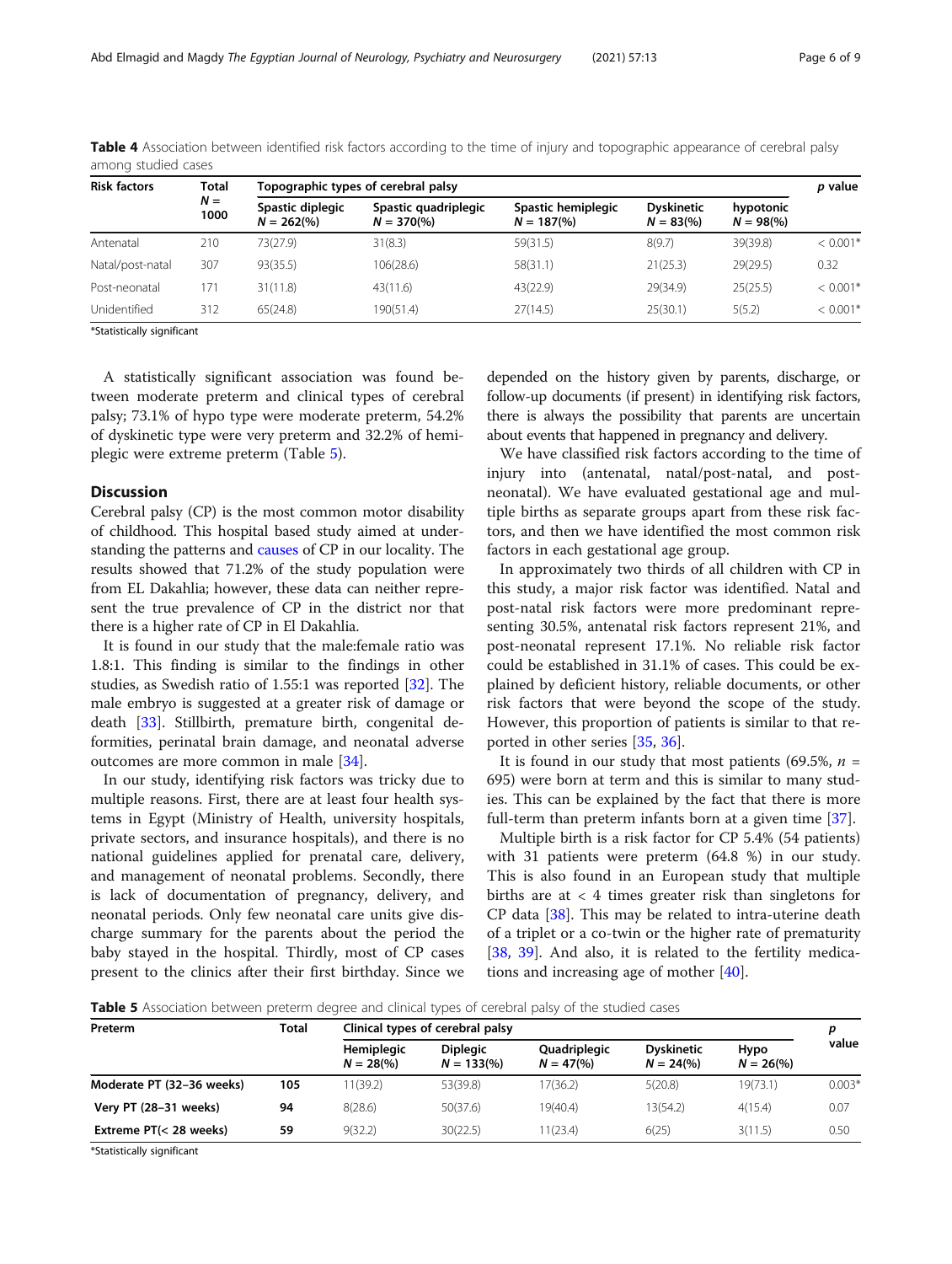Antenatal risk factors evaluated in this study included some of the most frequent risk factors as PROM of long duration [[41\]](#page-8-0), maternal medications (antibiotics and anti-epileptics) during pregnancy [[42\]](#page-8-0), antepartum fever [[43\]](#page-8-0), vaginal bleeding, pre-eclampsia, and CNS malformation [[44](#page-8-0)].

In this study, CNS malformation represented 6.5% of all cases with CP. These included primary microcephaly, hydrocephaly, congenital reduction defects (holoprosencephaly), corpus callosum anomalies, and cerebellar hypoplasia. This is close to the results obtained by another study in which cerebral malformation represent 8.6% of all CP patients [\[45\]](#page-8-0). Cerebral malformations can be of genetic or acquired origin. The exact pathogenesis and etiology of congenital brain malformations frequently remain unknown. However, genetic and environmental factors (toxins and infectious agents) seem to play a role [\[46\]](#page-8-0).

Maternal infection suggested by (fever around delivery, prolonged rupture of membrane and documented congenital infection) represented around 6%. This is a very low percentage in comparison to other studies which reported up to 16–23% of their cases to be due to maternal infection. Both of these studies were retrospective studies evaluated maternal files for antenatal risk factors of CP [[43,](#page-8-0) [47\]](#page-8-0).

Maternal conditions (DM, thyroid diseases, medications during pregnancy) represented 5.4% of all CP patients in this study. This is similar to other studies [[22,](#page-8-0) [48\]](#page-8-0).

When evaluating antenatal risk factors in relation to gestational age, we found that CNS malformation, congenital infection, and pre-eclampsia were more common in FT. Maternal hemorrhage, prolonged rupture of membrane, maternal DM, and thyroid diseases were more significant in preterm patients. These results are similar to other studies [\[26](#page-8-0), [45](#page-8-0)].

Many studies found association between CP and emergency CS [[47\]](#page-8-0). In this study, 5.8% of all CP patients were delivered by emergency CS. This was prominent with PT (51.7%) than FT (47.3%). However, we depended solely on the history from the mother and there was no explanation on why this emergency CS was done or whether the fetus had any distress before delivery or not.

Meconium aspiration occurred in 19 cases (1.9%) in this study, and all were post-term (> 42 weeks). Cord prolapsed was identified in 9 patients: 7 of them were FT and 2 were post-term. Both conditions indicate fetal distress; however, this was not supported in our study by data about fetal heart rate or cord blood PH to indicate perinatal asphyxia. The effect of amniotic fluid stained with meconium is still unclear [\[49,](#page-8-0) [50\]](#page-8-0).

It is considered that the presence and severity of hypoxic ischemic encephalopathy during neonatal period is the strongest predictor of CP. HIE affects full term (> 37 weeks) [[51\]](#page-8-0). In this study, 8.7% ( $n = 87$ ) of the babies

experienced neonatal encephalopathy and 97.7% of them were FT. One study estimated HIE to be a risk factor of CP in 8–15% of term patients  $[52]$  $[52]$ .

Sepsis has been proven to increase the risk of developing CP especially in preterm [\[53](#page-8-0)]. In this study, sepsis in the first month of life was identified in 50 patients and 38 were preterm.

Intracranial hemorrhage in the first month of life was identified radiological in 43 patients and 26 were preterm (60%). This result is similar to other results in which 66% of preterm patients with ICH developed CP [[54](#page-8-0)].

Kernicterus continues to be a significant problem in developing countries despite progress in the management of hyperbilirubinemia. In a clinic-based review in Nigeria, it was found that hyperbilirubinemia was the most common cause of cerebral palsy [[55](#page-8-0)]. In this study, jaundice was a major risk factor in 39 patients and 56% were FT.

When evaluating natal/post-natal risk factors in relation to gestational age, we found that certain factors are more common in certain age group. HIE, cord prolapse, and high jaundice were more predominant in FT. MAS was detected only in post-term. Emergency CS, sepsis, and intracranial hemorrhage were more common in PT.

Few studies evaluated post-neonatal risk factors; one is the SCPE follow-up study that evaluated post-neonatal risk factors in cerebral palsy patients from age 28 days to 25 months. Infection, vascular episodes, and head injury were the most common risk factors [[56\]](#page-8-0). In this study, CNS infection was identified in 59 patients, CVA in 49 patients, sepsis in 41 patients, ICH in 16 patients, and accidental injury in 6 patients. It is worth mentioning that 10 patients out of the 16 with ICH were diagnosed as late hemorrhagic disease of newborn, which is a preventable risk factor. Out of the group of the 49 patients with CVA, 16 were diagnosed with congenital cyanotic heart diseases. CNS infection and CVA were significantly more common in FT. Sepsis, ICH, and accidental injury were common in PT.

We evaluated the different risk factors collectively in relation to gestational age and that showed that patients with natal/post-natal risk factors represented 30.5% of all cases with CP and natal/post-natal risk factors were more predominant in all gestational age groups (23% of the FT, 42.9% of the PT, and 74.4% of the post-term). This is against recent studies that found antenatal risk factors to be more predominant in different gestational ages [[22](#page-8-0)]. Multiple causes may attribute to these results: (1) poor antenatal data regarding maternal pregnancy and events immediately before delivery. (2) The type of the study being a hospital based rather than populationbased studies. (3) The fact that MUCH is a children hospital with a tertiary neonatal unit, referral from the unit constitutes a considerable number of patients.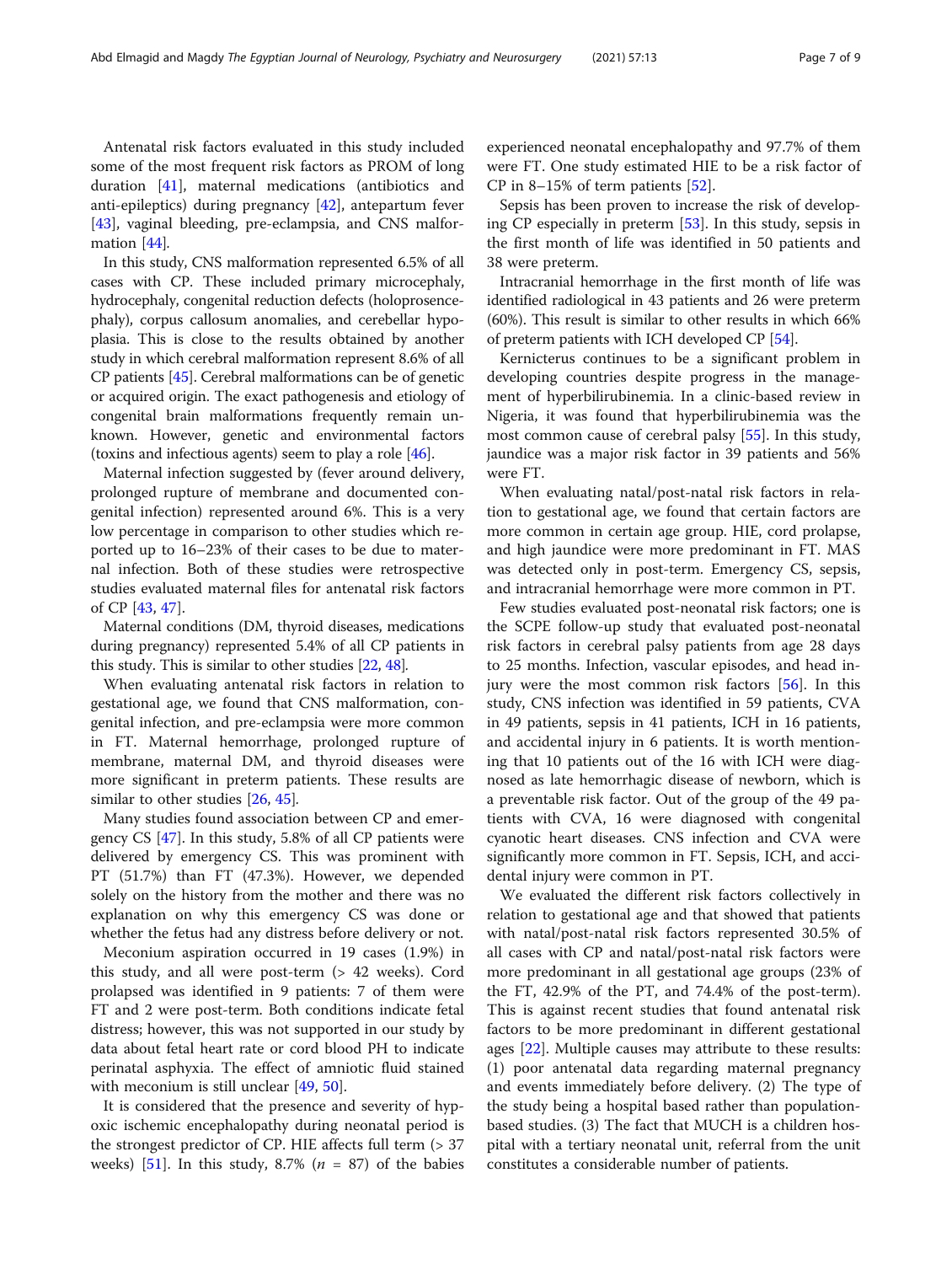<span id="page-7-0"></span>Patients in this study were classified from the motor perspective into spastic (71.4%), dyskinetic (8.3%), hypotonic (9.8%), and mixed spastic with dyskinesia (10.3%). This is similar to many studies, which found that dyskinetic CP 10– 20% and spastic type 80% [[26,](#page-8-0) [57\]](#page-8-0). It is important to mention that some studies do not include hypotonic children as a subtype; this is due to the assumption that most hypotonic patients are believed to develop to other motor types later in their life or becomes diagnosed with other conditions that are not included under the term CP.

The spastic type of CP was the predominant motor type in the full term and preterm (72.2% and 70%). The nonspastic types are more in full term. This is similar to results by Eveline Himpens and his colleagues [[58\]](#page-8-0).

Regarding the topographic distribution of spastic and mixed patients, 45% of spastic patients had 4 limbs involvement, 31.9% had involvement of their lower limbs, and 22.8% have involvement of one side of the body (hemiplegic). Monoplegic patients (when one limb is only affected) were classified as hemiplegic. This is due to the fact that their motor, etiological, and functional behavior is the same.

Epidemiological studies have shown that topographic classification varies according to gestation. Spastic diplegia is more with preterm as in our study [[59](#page-8-0)]. It is found that spastic hemiplegia is more common in full-term babies. and this finding is similar to other studies [\[60\]](#page-8-0). The proportion of spastic quadriplegia was more predominant in the term patients (79.4%) than preterm (12.7%). This is different than other studies that showed that quadriplegic CP was equal in all age groups [\[26](#page-8-0), [61](#page-8-0)].

Identifying the etiologic profile of cerebral palsy types is important as each group had specific risk factors and identifying it helps understanding the potential mechanisms of pathogenesis [\[62\]](#page-8-0). We found that each group exhibits a different etiologic spectrum. The spastic diplegic group had the natal/post-natal risk factors as the most common (34.7%). The dyskinetic group had more post-neonatal causes than other group. Unidentified risk factors were more predominant in the quadriplegic patients (51.3%).

#### Conclusion

Cerebral palsy has different etiologies and risk factors.

#### Recommendations

We recommend to address preventable causes of CP which can help to establish better practice as reduction of multiple births after infertility treatment, vitamin K administration to prevent late hemorrhagic disease, and early efficient management of jaundice.

The group of patients with cerebral malformation represent a special group that needs further studies to evaluate risk factors related to it, and whether environmental factors, genetic predisposition (2ry to relative marriage) plays a role.

Further studies are necessary to determine optimal preventative strategies in these patients.

#### Abbreviations

CP: Cerebral palsy; CNS: Central nervous system; DM: Diabetes mellitus; USA: United States of America; SCPE: Surveillance of Cerebral Palsy in Europe; APH: Antepartum hemorrhage; PROM: Prolonged rupture of membrane; HIE: Hypoxic-ischemic encephalopathy; CT: Computerized tomography; MRI: Magnetic resonance imaging; NICU: Neonatal Intensive Care Unit; CS: Cesarean section; SPSS: Statistical package for Social Science; SD: Standard deviation; FT: Full term; PT: Preterm; ICH: Intracranial hemorrhage; MAS: Meconium aspiration syndrome; CVA: Cerebrovascular accident

#### Acknowledgements

We wish to thank the Pediatric Neurology Unit at Mansoura University Children Hospital, Egypt.

#### Authors' contributions

DS wrote the paper, analyzed and interpreted the patient data regarding the disease, and performed the examination of the patient and collection of the samples. HM participate in writing and made the statistical analysis of the data. All authors read and approved the final manuscript.

#### Funding

No available funding.

#### Availability of data and materials

The data that support the findings of this study are available from the corresponding author upon reasonable request.

#### Ethics approval and consent to participate

Faculty of Medicine, Mansoura University with code R.20.06.859. This study was approved by the ethics committee of Faculty of Medicine, Mansoura University [Institutional Research Board (IRB) of Faculty of Medicine, Mansoura University], with approval number [R.20.06.859]. The patients' parent provided written consent.

#### Consent for publication

Written parental consent had been taken, and this was approved by the ethics committee.

#### Competing interests

The authors declare that they have no competing interests.

#### Author details

<sup>1</sup>Neurology Unit, Pediatrics Department, Faculty of Medicine, Mansoura University, Mansoura, Egypt. <sup>2</sup> Department of Public Health & Community Medicine, Faculty of Medicine, Mansoura University, Mansoura, Egypt.

#### Received: 29 June 2020 Accepted: 18 December 2020 Published online: 17 May 2021

#### References

- 1. Paneth N, Hong T, Korzeniewski S. The descriptive epidemiology of cerebral palsy. Clin Perinatol. 2006;33:251–67.
- 2. Robertson CMT, Ricci MF, O'Grady K, Oskoui M, Goez H, Yager JY, et al. Prevalence estimate of cerebral palsy in Northern Alberta: Births, 2008–2010. Can J Neurol Sci. 2017;44:366–74.
- Kakooza-Mwesige A, Andrews C, Peterson S, Mangen FW, Eliasson AC, Forssberg H. Prevalence of cerebral palsy in Uganda: a population-based study. Lancet Glob Health. 2017;5:1275–82.
- 4. EI-Tallawy HN, Farghaly WM, Shehata GA, Rageh TA, Metwally NA, Badry R, et al. Cerebral palsy in AI-Quseir City, Egypt: prevalence, subtypes, and risk factors. Neuropsychiatr Dis Treat. 2014;10:1267–72.
- 5. Rosenbaum P. A report: the definition and classification of cerebral palsy. Dev Med Child Neurol. 2007;49(6):480.
- 6. Ingram TTS. A study of cerebral palsy in the childhood population of Edinburgh. Arch Dis Child. 1955;30:85–98.